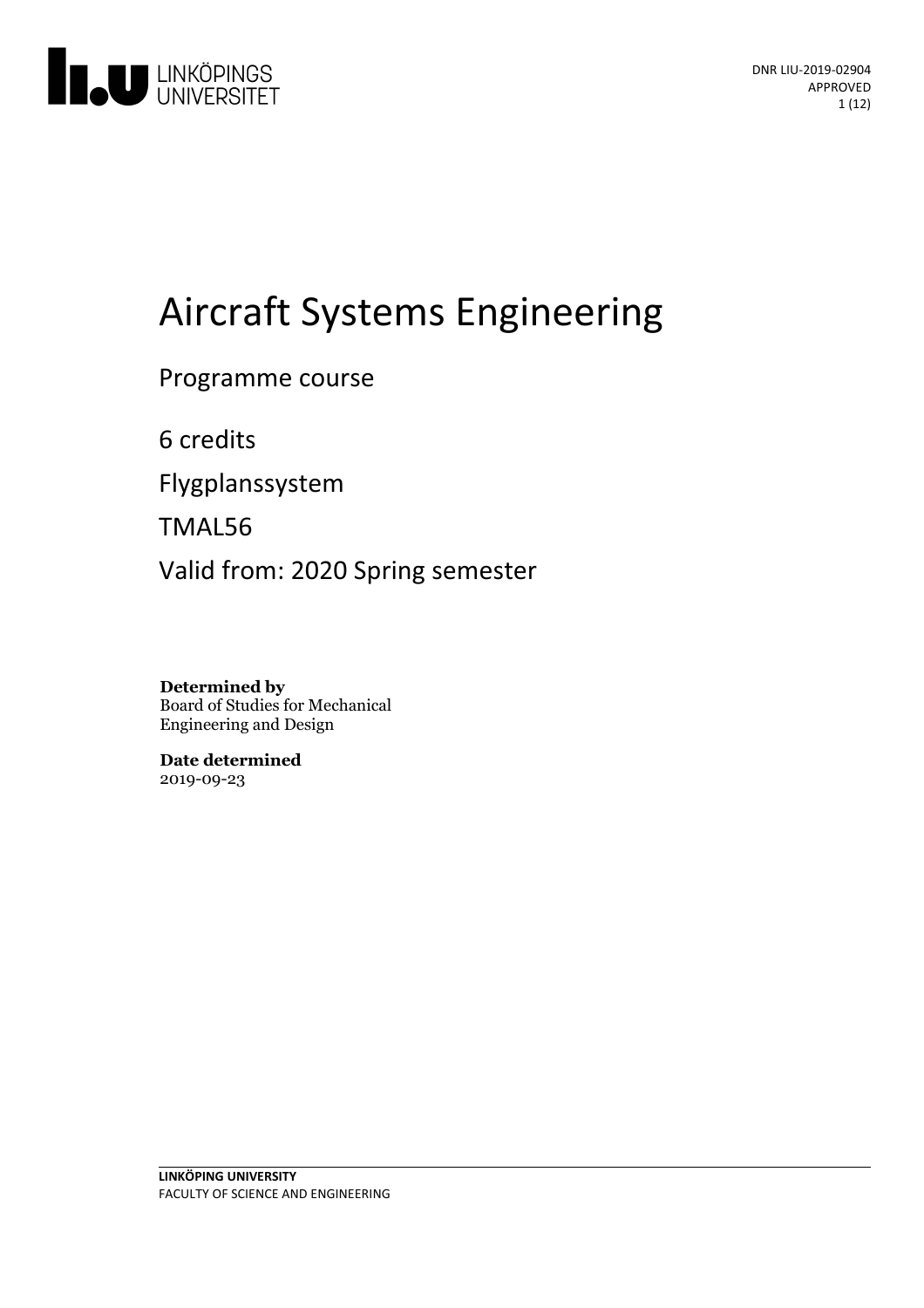## Main field of study

Aeronautical Engineering, Mechanical Engineering

Course level

Second cycle

## Advancement level

A1X

## Course offered for

- Master's Programme in Aeronautical Engineering
- Mechanical Engineering, M Sc in Engineering

## Entry requirements

Note: Admission requirements for non-programme students usually also include admission requirements for the programme and threshold requirements for progression within the programme, or corresponding.

## Prerequisites

Aircraft and Vehicle Design, Aerodynamics, Flight Mechanics, Engineering System Design

## Intended learning outcomes

The course aims to give students a basic understanding of aeronautics from a system perspective, so that a good overall holistic view is obtained, and that a sound engineering approach to engineering is developed. After the course, the student should be able to:

- Understand the interaction between the different subsystems to achieve the
- $\bullet$  Use simulation tools to analyze and optimize system performance, at the aircraft level.
- 
- Understand the function of the basic aircraft systems.<br>• Implement control, communication and measurement systems for the small flying vehicles.

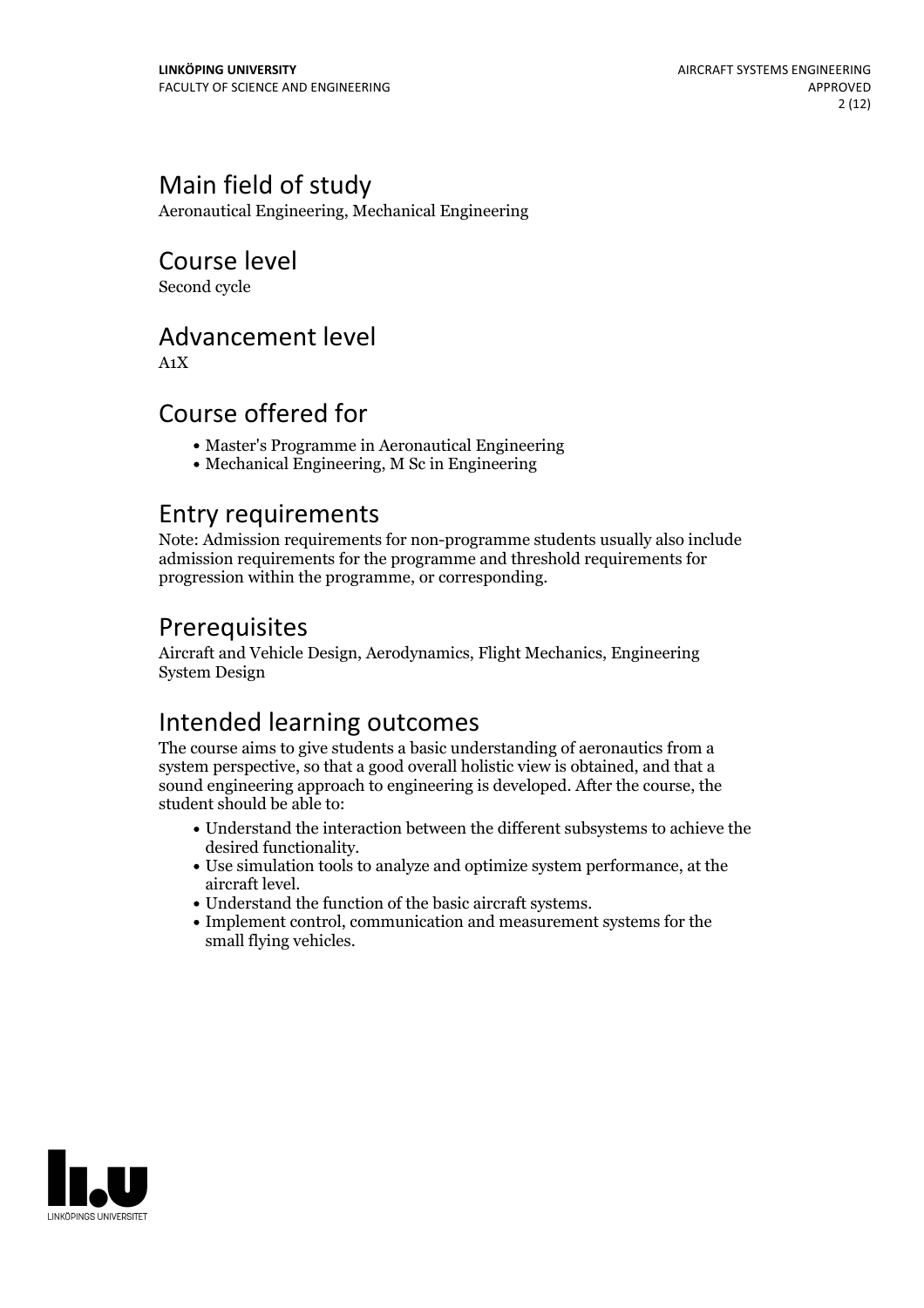## Course content

- Systems Engineering
- Systems architecture of aircraft on-board systems
- Certification
- Flight control system
- Actuator system technology for flight control: hydraulic, electro-hydraulic (EHA) and electro-mechanic (EMA) actuators
- Bleed air systems
- Fuel system
- Electrical power system, radar, radar cross section (RCS), etc.<br>• Modelling and simulation for system analysis.<br>• System optimization
- 
- 
- 
- System reliability analysis / fault tree analysis<br>• Systems architecture for small unmanned vehicles (e.g. MAV).
- MAV, Sensors, servos, communication, onboard-computers.

A large part of the methodology of the course focuses on the holistic system where the subsystems studied in relation to the impact on airplane characteristics.

# Teaching and working methods<br>Lectures and group exercises.

The course runs over the entire spring semester.

## Examination

| TEN <sub>1</sub> | Written examination | 5 credits | U, 3, 4, 5 |
|------------------|---------------------|-----------|------------|
| UPG1             | Assignments         | 1 credits | U.G        |

## Grades

Four-grade scale, LiU, U, 3, 4, 5

## Course literature

Scientific Papers

### Department

Institutionen för ekonomisk och industriell utveckling

## Director of Studies or equivalent

Mikael Axin

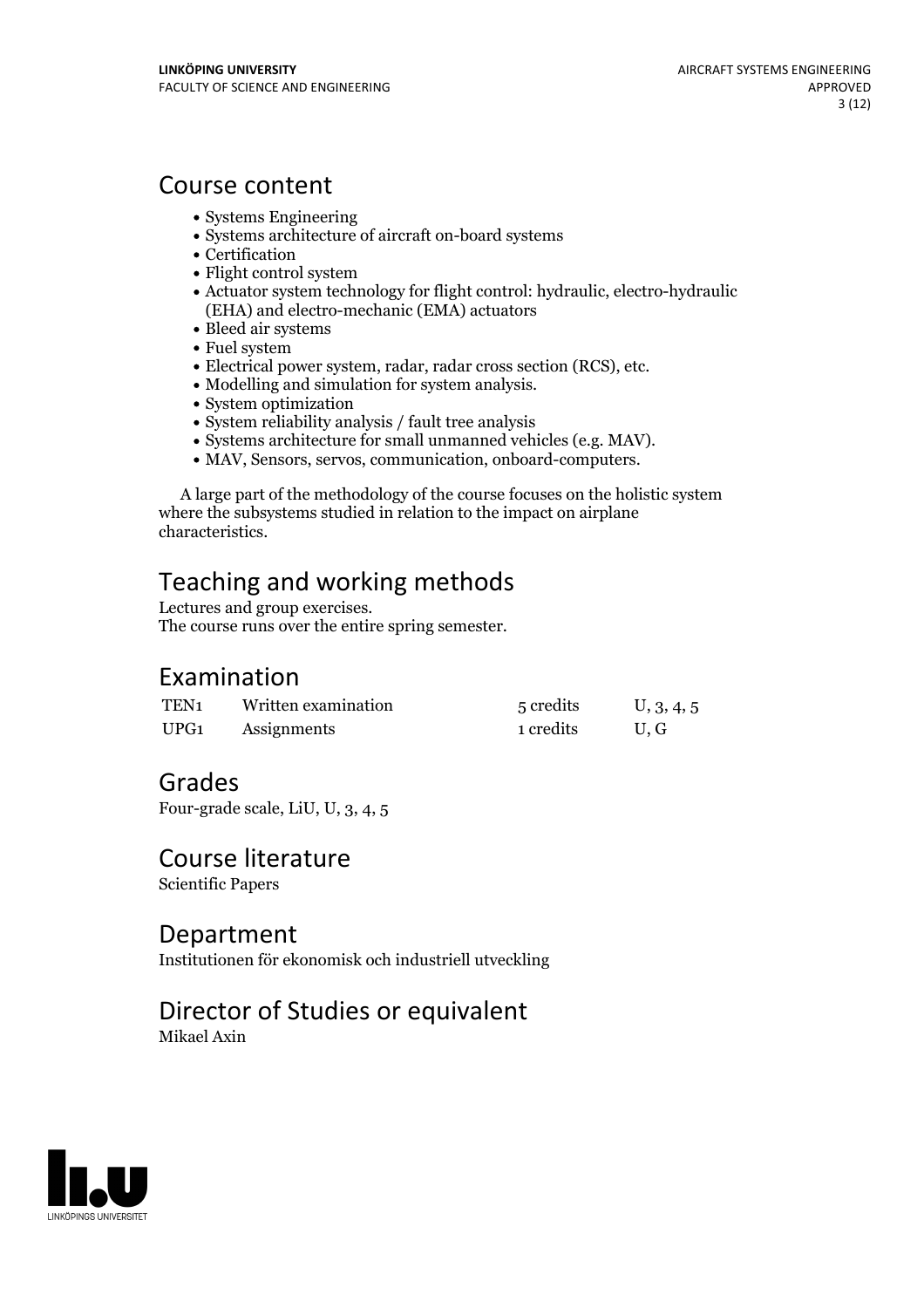## Examiner

Ingo Staack

## Education components

Preliminary scheduled hours: 40 h Recommended self-study hours: 120 h

## Course literature

**Articles**

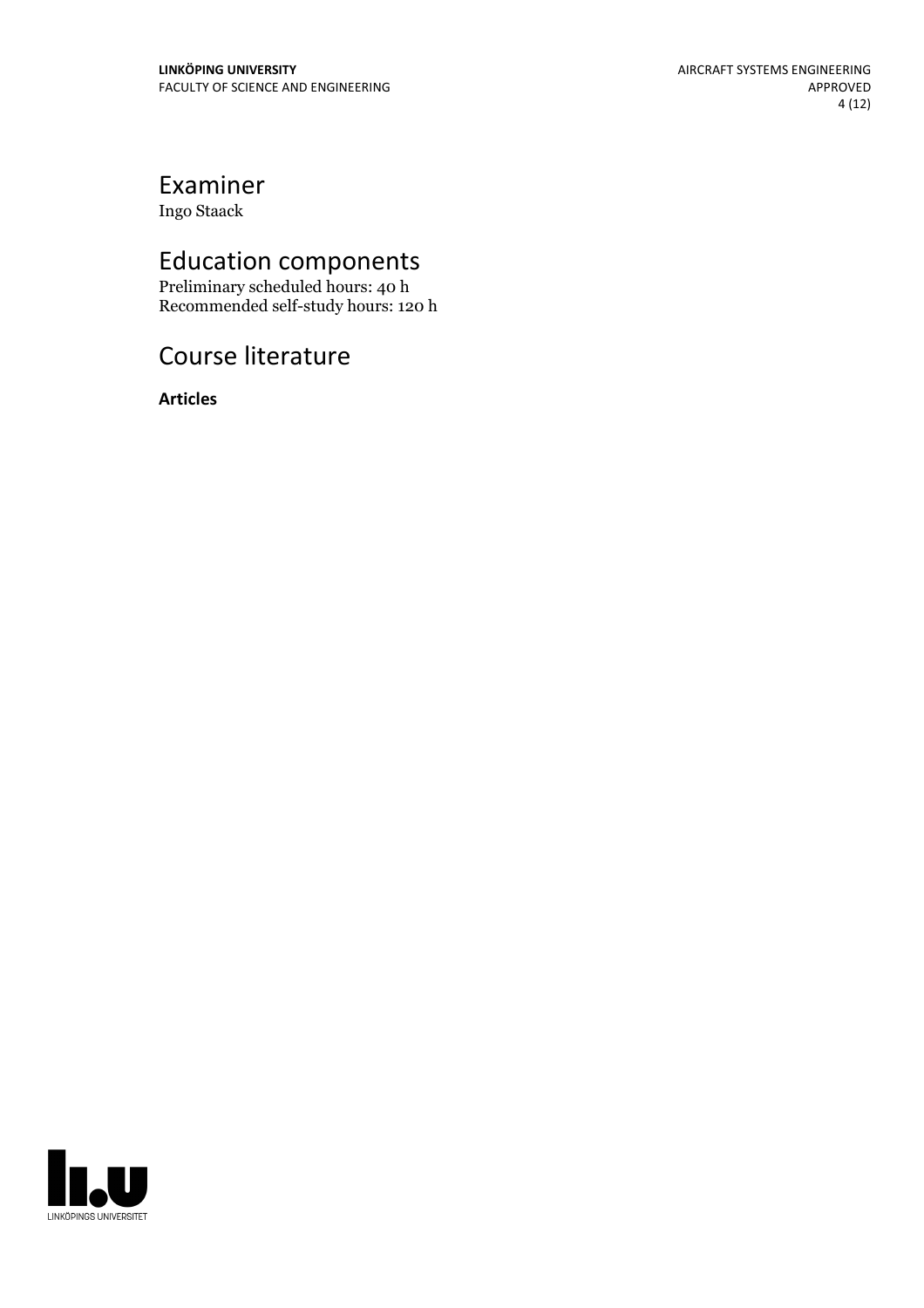## **Common rules**

### **Regulations (applyto LiU in its entirety)**

The university is a government agency whose operations are regulated by legislation and ordinances, which include the Higher Education Act and the Higher Education Ordinance. In addition to legislation and ordinances, operations are subject to several policy documents. The Linköping University rule book collects currently valid decisions of a regulatory nature taken by the university board, the vice-chancellor and faculty/department boards.

LiU's rule book for education at first-cycle and second-cycle levels is available at http://styrdokument.liu.se/Regelsamling/Innehall/Utbildning\_pa\_grund- \_och\_avancerad\_niva.

## **Degree project for Master's Degree in Engineering 300 credits, Master** of Science (Two years), Master of Philosophy (Two years), **Master** of Science (One year), and master's degrees without **prefix**

General provisions for the degree project are given here. A specific board of studies may have supplementary regulations that are specific for a study programme. These are specified, where relevant, in the syllabus for the field of education and/or the degree project. Information and links to course syllabuses, registration, reflection documents, etc. can be found at https://www.lith.liu.se/examensarbete/examensarbete?l=en.

#### **General provisions**

To be awarded a Master's Degree in Engineering 300 credits, Master of Science (Two years), Master of Philosophy (Two years), Master of Science (One year), or master's degree without prefix a student must carry out an approved degree project. The components of the degree project are described in the relevant course syllabus.

#### **Aim**

The aim of the degree project is described in the relevant course syllabus, https://www.lith.liu.se/examensarbete/examensarbete?l=en. Links to respective course syllabus can be found under the respective headings Master's programme, Civilingenjörsutbildning (only in Swedish), Högskoleingenjörsutbildning (only in Swedish), Kandidatutbildning (only in Swedish).

#### **Extent**

Requirements for the extent of the degree project for each type of degree are given in the syllabus of the study programme.

#### **Locations for a degree project**

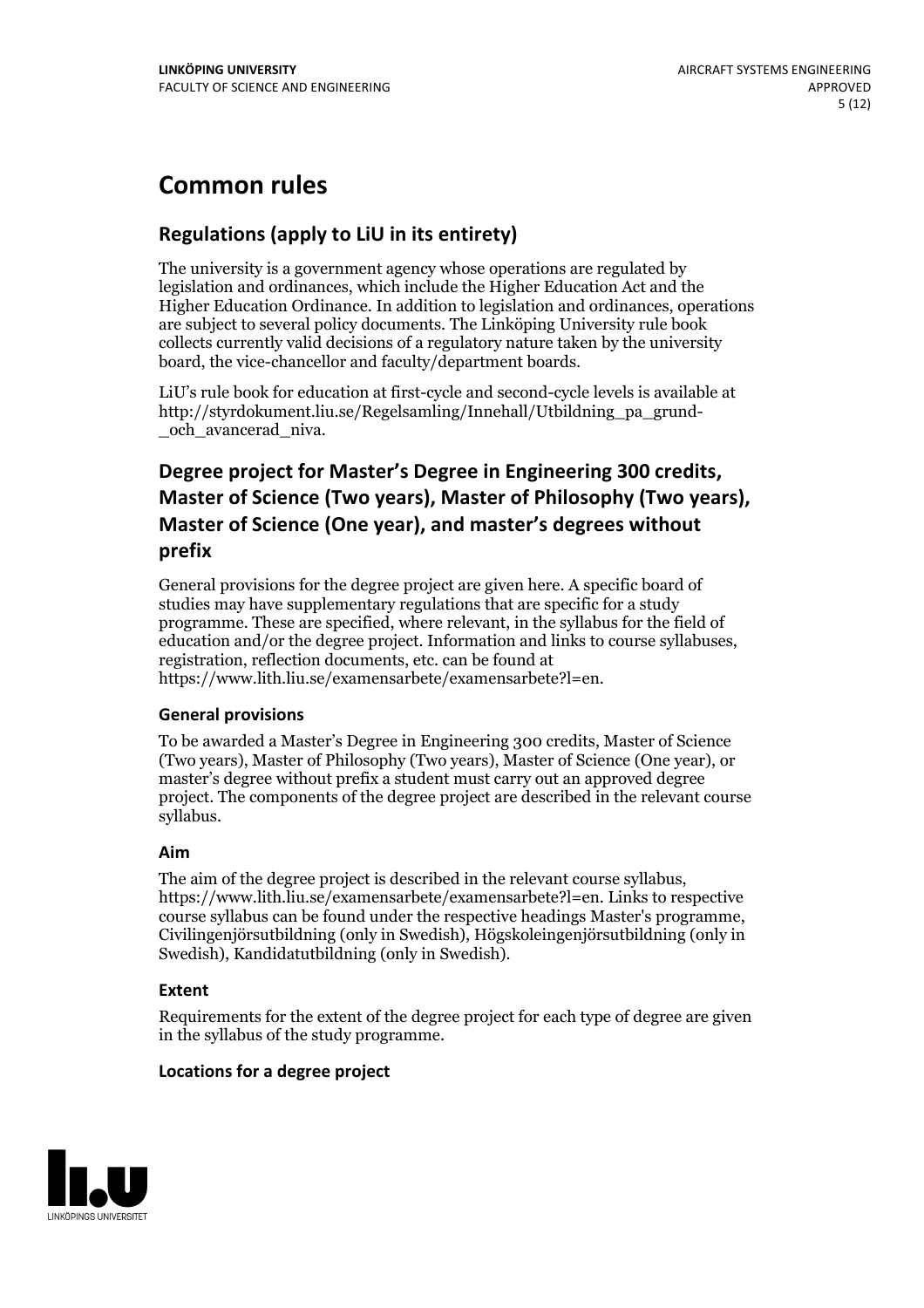The work is carried out in the form of:

- an internal degree project located at one of the participating departments at LiU
- an external degree project located at a company, government agency, or other organisation in Sweden or abroad, that an examiner has assessed is able to manage a degree project that satisfies the requirements, or
- a degree project within an exchange agreement in association with study abroad, whereby all study results are to be credited to the student by the relevant board of studies.

The main subject areas that are permitted within each study programme are described in the programme syllabus. Any individual subjects that may be relevant to the main subject area are to be determined by the relevant board of studies.

The examiner for a degree project within a certain subject area are determined by the board of studies that is responsible for general degrees within the main subject area. An up-to-date list is given

at https://www.lith.liu.se/examensarbete/examensarbete?l=en.

#### **Degree projects within agreements relatingto study abroad**

During study abroad that takes place within the framework of an agreement, the provisions of the host institute relating to degree projects are applied. The student is to consult the board of studies and together ensure that the proposed degree project is carried outin a main subject area that is permitted within the study programme. Approved main subject areas for degree projects are specified in the syllabus for the relevant programme.

A certificate confirming that the degree project has been approved and a copy of the degree project thesis (in PDF format) are to be submitted to the relevant board of studies.

#### **Selection of degree project**

A degree project is to be selected in consultation with an examiner, who is also responsible that the specialisation, extent and level of the project satisfy the requirements specified in the course syllabus.

In cases in which issues relating to work-related copyright, patenting or remuneration may arise, provisions governing these should be established in advance. A student working on a degree project may sign a confidentiality agreement in order to obtain access to confidential information necessary for the degree project. The supervisor and examiner, however, determine whether they are prepared to sign a confidentiality agreement, and thus the confidential information must not normally be of such nature that it is necessary to supervise or grade the work. The complete degree project thesis is to be published during the grading procedure, unless special circumstances prevent this. If any part of the thesis should not be published, this must be approved in advance by the examiner and the relevant head of department. Note that final decisions relating to confidentiality are taken by an administrative court.

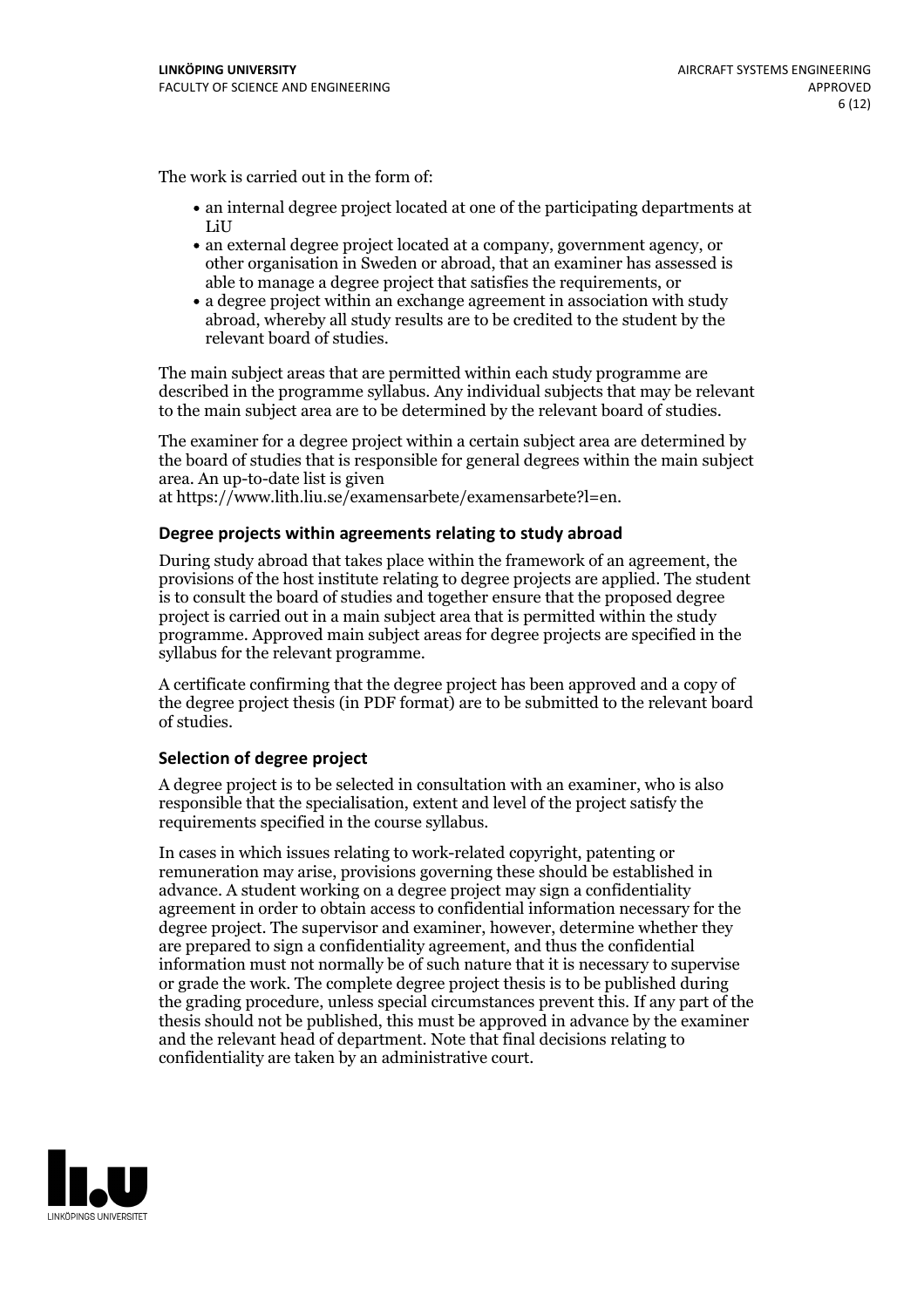#### **Commencement of a degree project**

Requirements that must be satisfied before a degree project can be started are given in the currently valid course syllabus, which can be obtained in the relevant programme syllabus at https://liu.se/studieinfo/en.

Notification of <sup>a</sup> degree project is to be carried outwhen the degree project starts, at https://www.lith.liu.se/for-studenter/anmalan-till-exjobb?l=en. Registration of the degree project is to take place before work commences.

Before the start of the degree project, the examiner is to ensure that the student satisfies the conditions for commencement of the degree project within the relevant main subject area. Support in this can be obtained from the study guidance counsellor, who checks the general requirements for starting the degree project.

The student is also to notify the relevant department of the start of the degree project.

#### **Degree projects in collaboration with another student**

In cases in which two students carry out a degree project together, the contribution of each student is to be specified. The extent of the work is to correspond to the extent of two individual projects. The examiner is to ensure that each student has contributed in a satisfactory manner to the work, and that each student satisfies the requirements for achieving a Pass grade for the degree project.

Degree projects carried out in collaboration between more than two students are not permitted.

#### **Examiners**

The examiner must be employed as a teacher at LiU according to the LiU Regulations for Appointments

(https://styrdokument.liu.se/Regelsamling/VisaBeslut/622784). The following teachers can be appointed as examiner: Professor (including Adjunct and Visiting Professor), Associate Professor (including Adjunct), Senior Lecturer (including Adjunct and Visiting Senior Lecturer), Research Fellow, or Postdoc. The examiner must also have the expertise required to examine degree projects within the relevant main subject area, and be appointed by the board of studies. The board of studies can also appoint emerita/emeritus as examiner for a single thesis work.

The examiner is to:

- ensure before the start of the degree project that the student satisfies the conditions for commencement of the degree project within the relevant main subject area. The study guidance counsellor is to check whether the commencement criteria are satisfied and inform the examiner of this
- check whether special admission requirements (where relevant) are satisfied, for example that the student can demonstrate a certain degree of in-depth knowledge within the field relevant for the degree project
- determine the specialisation and principal work of the degree project, based

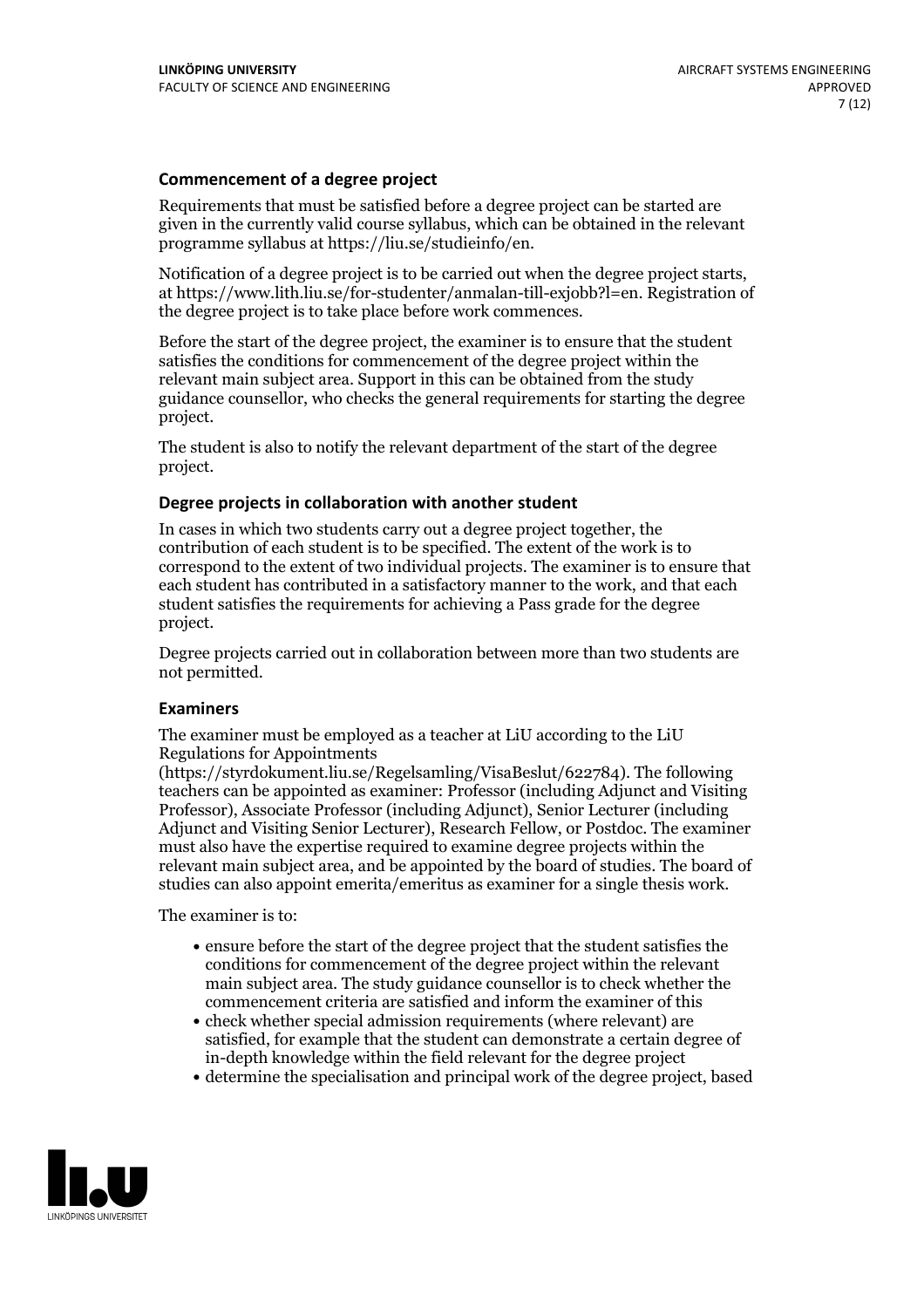on an assessment of whether the degree project will result in the learning outcomes of the course syllabus being satisfied

- pass/fail the planning report
- pass/fail the mid-way assessment
- be responsible that the supervisor or supervisors carry out their duties
- in conjunction with the planning report, check that the student has registered for the degree project
- approve the work for presentation
- before the presentation, check that the proposed opponent satisfies the conditions for commencement of the degree project and has attended three thesis presentations
- pass/fail the presentation and the opposition to it
- approve a concluding reflection document
- ensure that a degree project that has been passed satisfies the learning outcomes of the course syllabus and other requirements, and award a grade to the degree project (either  $G = Pass$ , or  $U = Fail$ ).

In cases in which a degree project is carried out jointly by two students with different main subject areas, one examiner in each main subject area must be appointed, where this is necessary.

#### **Supervisors**

A student working on a degree project is to have access to an internal supervisor at the department at which the degree project has been registered. The internal supervisor is to have a degree that corresponds at least to the level of the degree project to be supervised. The internal supervisor may, in exceptional circumstances, be the same individual as the examiner. A decision of whether to allow this in a particular case is to be made by the relevant board of studies before the degree project is started.

The supervisor is to ensure that the student obtains help with:

- expert support in general questions related to methods, specialist knowledge of the subject, and writing the thesis
- problem formulation, and setting the limits of the work
- scheduling and planning work, and selection of appropriate methods.

If the degree project is being carried out outside of LiTH, an external supervisor from the commissioner is to be appointed.

#### **Planning report**

During the first weeks of the degree project, the student is to draw up a planning report that contains:

- a preliminary title of the degree project
- a preliminary statement of the research question, against the background of a literature search
- a preliminary description of the approach to be taken
- planned literature foundation

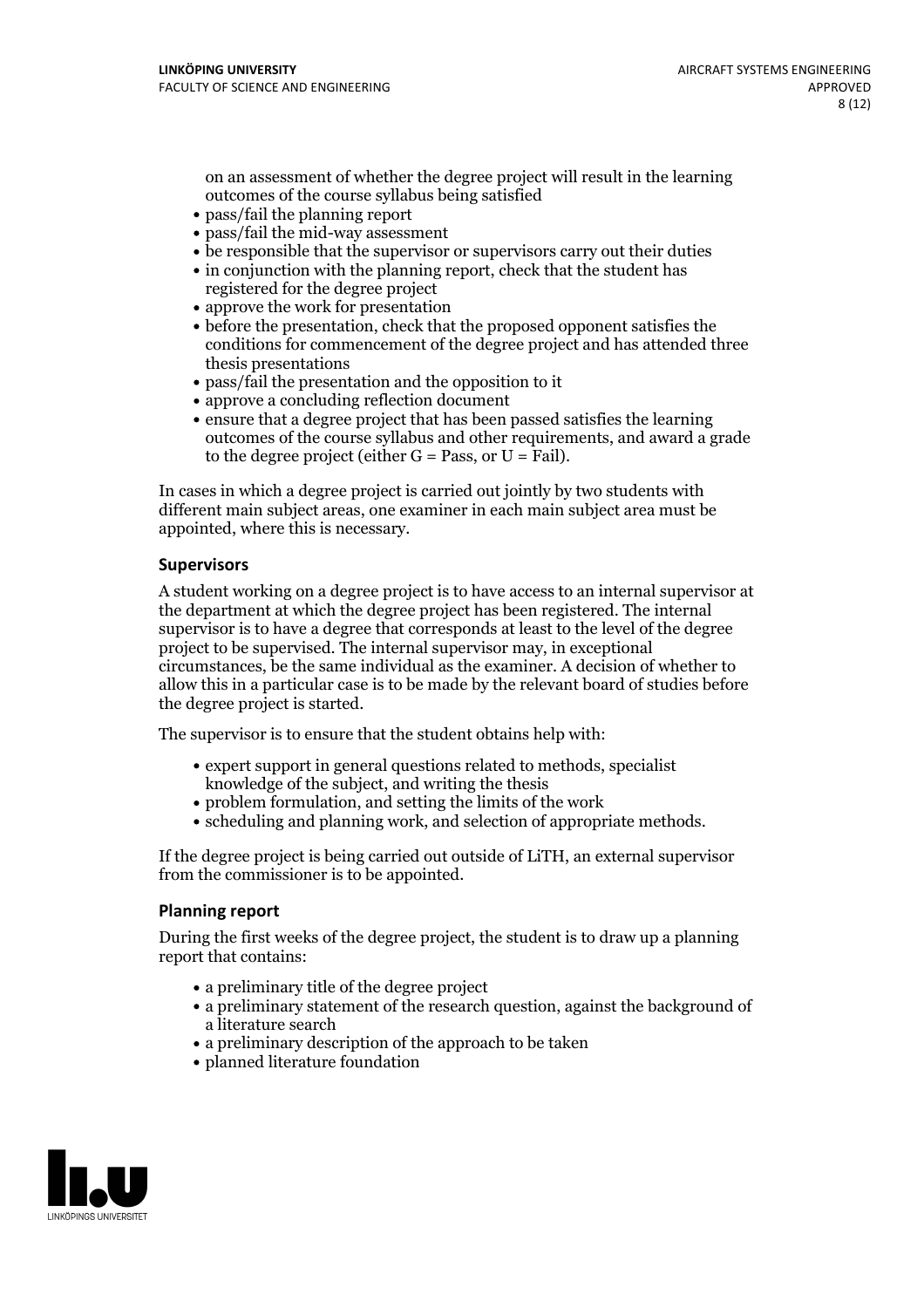a schedule for the execution of the degree project, including suggested dates for the mid-way assessment and presentation.

Formulation of the research question is to be bounded, realistic and viewed from a perspective of societal or commercial benefit. The term "societal" is to be understood here to include universities and university colleges.

#### **Mid-way assessment**

Approximately half-way through the degree project, the student is to describe to the examiner at a mid-way assessment how the work is progressing relative to the planning report. The supervisor should also participate. The form of the mid-way assessment may be anything from an oral presentation to a public seminar. The conclusion of the mid-way assessment may be one of three possibilities:

- 1. The work has been carried out essentially as planned, and can continue as planned. The mid-way assessment has been passed.
- 2. The work has been carried out with certain deviations from the planning report. It is, however, believed that it will be possible to complete the work with minor adjustments to the formulation of the research question,<br>approach and/or schedule. The mid-way assessment has been passed.<br>3. The work has deviated from the planning report in a significant manner,<br>and there is
- assessment has been failed. A new planning report must be drawn up and a new mid-way assessment carried out.

#### **Reporting**

Both oral and written reports of the degree project are to be made, in Swedish or English. For the international Master's programmes, both the oral and written examination should be made in English. The board of studies can allow the reporting to be carried out in another language than Swedish or English.

The oral presentation is to take place in public, unless there are special grounds that this should not be done. The written report is to be in the form of a professionally produced degree project thesis. The presentation and thesis are to follow the instructions given below.

#### **Presentation**

The oral presentation is to take place when the examiner considers that the work has been completed and is ready to be presented. The presentation is to take place at LiTH at a time when other students can attend. This means that the presentation can take place on a date that the student has agreed with the examiner, normally between the re-examination period in August and midsummer, and after the student has attended three thesis presentations.

The oral presentation is to describe the background to the problem that has been studied, describe the methods used, and present the results and conclusions. The presentation is to be at a level suitable for everyone present, not just for specialists. After the oral presentation, the student is to counter any criticism that the opponent may raise, and allow other participants to pose questions. The

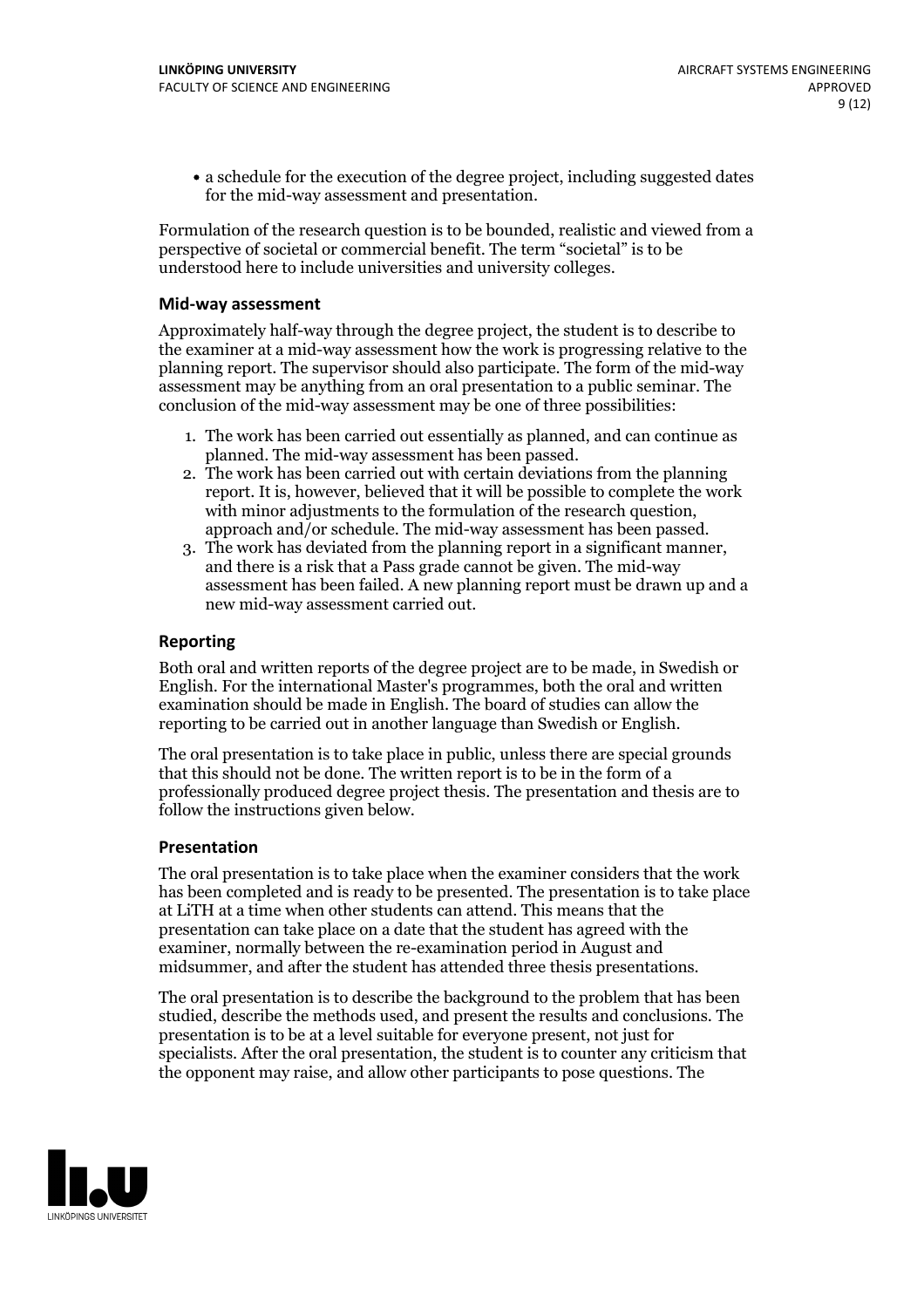presentation and the opposition are to be approved by the examiner. When any required adjustments of the thesis have been made, the reflection document has been approved, and the student has functioned as an opponent for another degree project, the degree project is reported as a passed course and the credits can be used to satisfy the requirements for a qualification.

#### **Degree project thesis**

The written degree project report is to be professionally written and comprehensive, and it is to demonstrate a scientific approach. The report must be prepared in accordance with principles for acceptable practice when referring to sources (references or quotations for which the source is specified) when the text, images, ideas, data, etc., of other people are used. It is also to be made clear whether the author has reused his or her own text, images, ideas, data, etc. from previous examinations, such asundergraduate work, project reports, etc. (This is sometimes known as"self-plagiarism".) A failure to specify such sources may be regarded as attempted deception during examination.

The contents are to be easy to understand, and the way in which material is presented is important. It must describe the background to the project and the formulation of the research question. The choice of approach is to be clearly explained, and the thesis should make clear the coupling between the results and the conclusions. Commonly accepted scientific methods are to be used for processing the results. The discussion is to be comprehensive, and demonstrate that the student masters analytical thought processes. The thesis is to demonstrate good mastery of the literature in the field, and include an abstract. Theses that are principally written in Swedish should contain a summary in English. A publication-ready manuscript and a reflection document covering the work undertaken are to be submitted to the examiner within 10 days after the oral presentation. The examiner may grant an exemption from this requirement. If final versions of the required documents are not submitted as stipulated, the examiner may determine that the presentation is to be rescheduled.

The Faculty of Science and Engineering (Institute of Technology) at Linköping University recommends that degree project theses be published.

#### **Opposition**

An oral opposition is to be carried out either before or after the student presents his or her thesis. The opponent must satisfy the same requirements for the number and level of credits gained as those of the student's degree project. The opponent must also have attended three thesis presentations as a member of the audience. Acting as an opponent during the thesis presentation of another student is subject to points-based assessment as described in the course syllabus.

The opponent is to:

- discuss and comment on the selection of methods, results and (where relevant) data processing, conclusions, possible alternative solutions and conclusions, and the management of literature
- comment on the general arrangement of the degree project thesis and

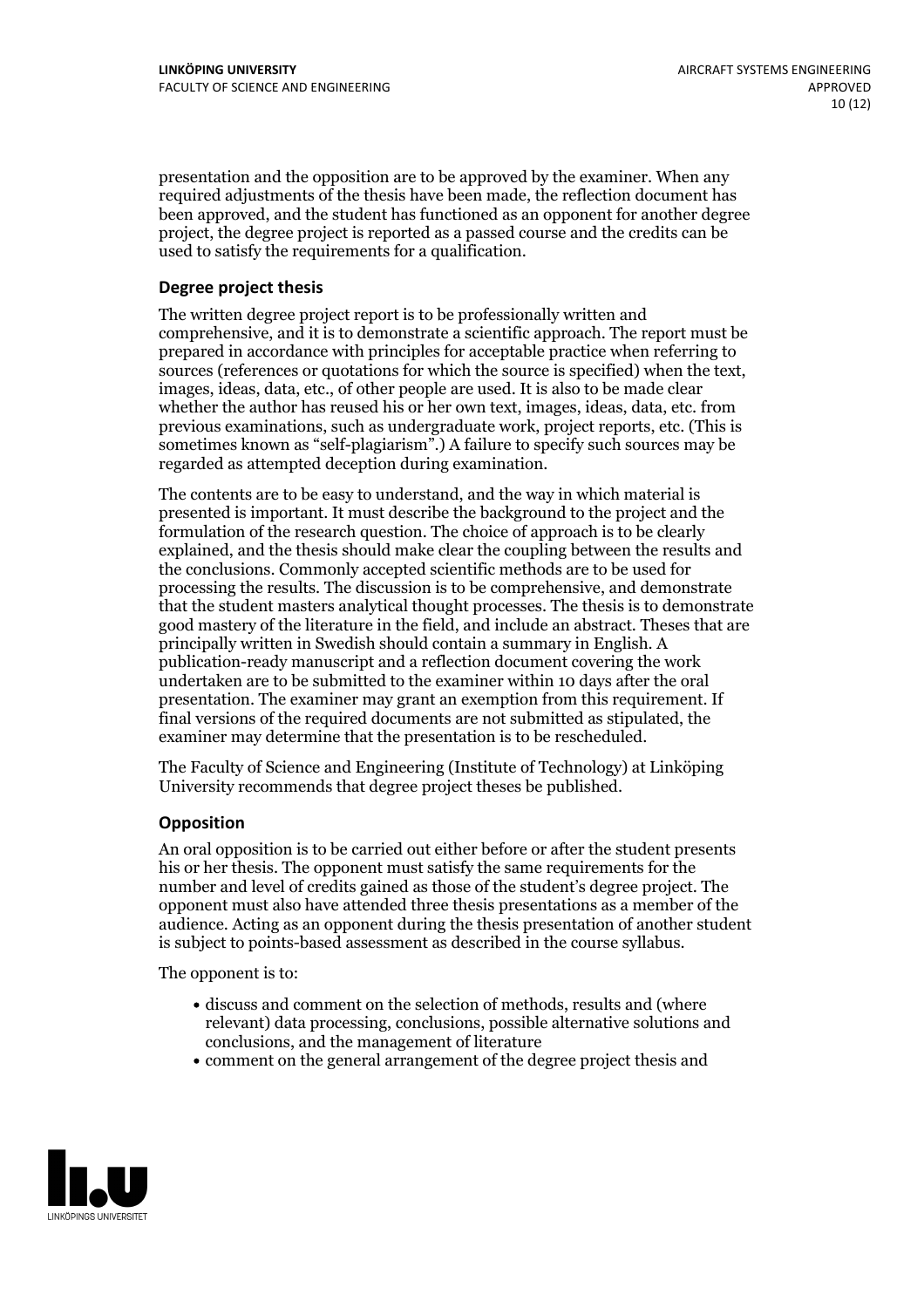related, formal aspects of style, and comment on the oral presentation technique

• illuminate the strengths and weaknesses of the thesis.

The duration of the opposition should be approximately the same as that of the presentation, and it is to include a discussion in which the student presenting the thesis replies to and comments on the criticism raised by the opponent.

Unless otherwise agreed, at least one week before the presentation the opponent is to present in writing to the examiner the important issues that will be discussed, and the structure ofthe opposition that will be taken. The opponent and the examiner discuss the structure that the opponent has drawn up.

In a normal case, the number of opponents will be the same as the number of respondents. In exceptional cases, the examiner may decide that this is not to be the case.

#### **Attendance at presentations**

A student is to attend presentations of degree project theses as described in the course syllabus. The presentations attended must be at the same level or a higher level than the degree project of the student.

It is advantageous that one of the presentations attended is a licenciate degree seminar or a doctoral disputation. The student is responsible for ensuring that a certification of attendance at the presentation is obtained and passed to the departmental administrator for registration in Ladok. Attendance at such presentations is a component of the degree work that is subject to points-based assessment.

The occasions on which a student attends presentations are to be completed before the student presents the degree project thesis. The course syllabus for the degree project describes the scheduling of the attendance at presentations.

#### **Reflection document**

A document reflecting on the work that has been carried outis to be submitted to the examiner within 10 working days of the oral presentation. Instructions for preparing a reflection document can be reached through https://www.lith.liu.se/examensarbete/reflektionsdokument?l=en.

#### **Grades**

The degree project is graded as either Pass or Fail. In order for a student to obtain a pass grade for the degree project, all components must be completed and be awarded a pass grade.

#### **Right to obtain supervision**

It is expected that the student complete and pass a degree project within specified time limits. The department is required to provide supervision for a maximum of 18 months after the student has registered the degree project in Ladok. The examiner may grant additional supervision after this period in special cases. If the